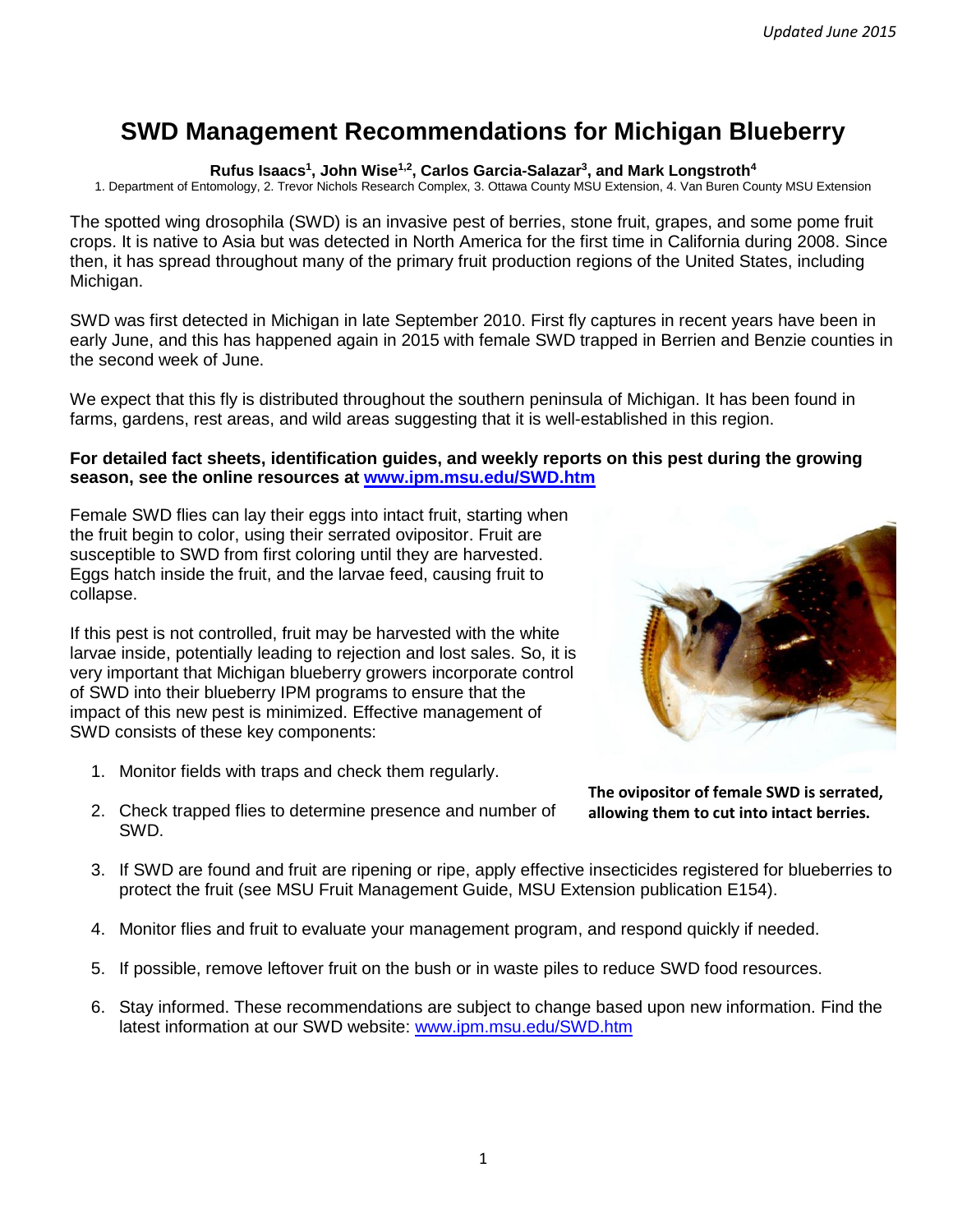#### **MONITORING**

The most important step in managing SWD is to determine whether they are present in your fields, and when they may become active. Monitoring for SWD from after fruit set until the end of harvest will help identify the start of fly activity. The most important monitoring period is from first fruit coloring until the crop is harvested, when the fruit are susceptible to SWD infestation.

Traps and lures can be made at home, or they can be purchased from commercial suppliers (Great Lakes IPM supplies traps and lures). A simple monitoring trap consists of a plastic 32oz cup with ten 3/16"-3/8" holes around the upper side of the cup, leaving a 3-4 inch section without holes to facilitate pouring out of the liquid. The holes can be melted into the plastic with a hot wire or soldering iron. The small holes allow access to vinegar flies, but keep out larger flies, moths, bees, etc. To help ensure that trapped flies do not escape and to facilitate checking traps, a small yellow sticky trap can be placed inside, hung on a paper clip. The traps will also work without the yellow sticky insert, but then a drop of unscentedd dish soap should be added to the liquid to ensure flies remain trapped.



**Traps for monitoring SWD. Left: trap with yeast-sugar bait, with a yellow sticky trap; Right: trap with red Pherocon lure over water with a drop of unscented soap.** 

For baits, there are some different options. A homemade approach is to use a yeast-sugar mix which ferments and attracts the flies. This is made by combining 1 tablespoon of active dry yeast (we use Red Star brand, available online or in stores) with 4 tablespoons of sugar and 12 oz of water. Although these traps are harder and messier to service, the yeast bait is less expensive overall and these traps tend to catch SWD a week or two earlier than the bait described below. At each check, fresh bait should be swapped out and disposed of, away from the trap location.

While the yeast-sugar mix has been effective, pre-made commercial lures are now available for SWD. Our monitoring network is using the red Pherocon SWD lure that has a cover that you peel off to allow the odors to release. There is also a gel packet design lure from Scentry, and we are running trials to compare these two lures to the yeast-sugar mix in cherry, raspberry, and blueberry sites during 2015. The lure is hung in the trap over an inch or two of soapy water, and the liquid can be checked each week for SWD. As mentioned above, a sticky insert can be used to facilitate fly capture and checking.

Traps for SWD should be hung in a shaded area in the fruit zone, using a wire attached to the top of the trap. Make sure the trap is clear of vegetation with the holes exposed so that SWD can easily fly in. We recommend a minimum of one yeast-baited trap for SWD every 5-10 acres, with an additional trap in a wooded field margin if present to see when SWD is getting active. Traps should be checked for SWD flies once a week at a minimum, by looking on the yellow sticky trap and in the liquid, and the SWD captures should be recorded each week in a log book. As the season progresses, the number of male and female SWD, and the change from week to week can be tracked. Once fruit are ripening and SWD flies are present, fruit protection will be needed to minimize the risk of infestation. We typically get a sharp increase in captures in late July, and that's a very important time for protection of later blueberry varieties.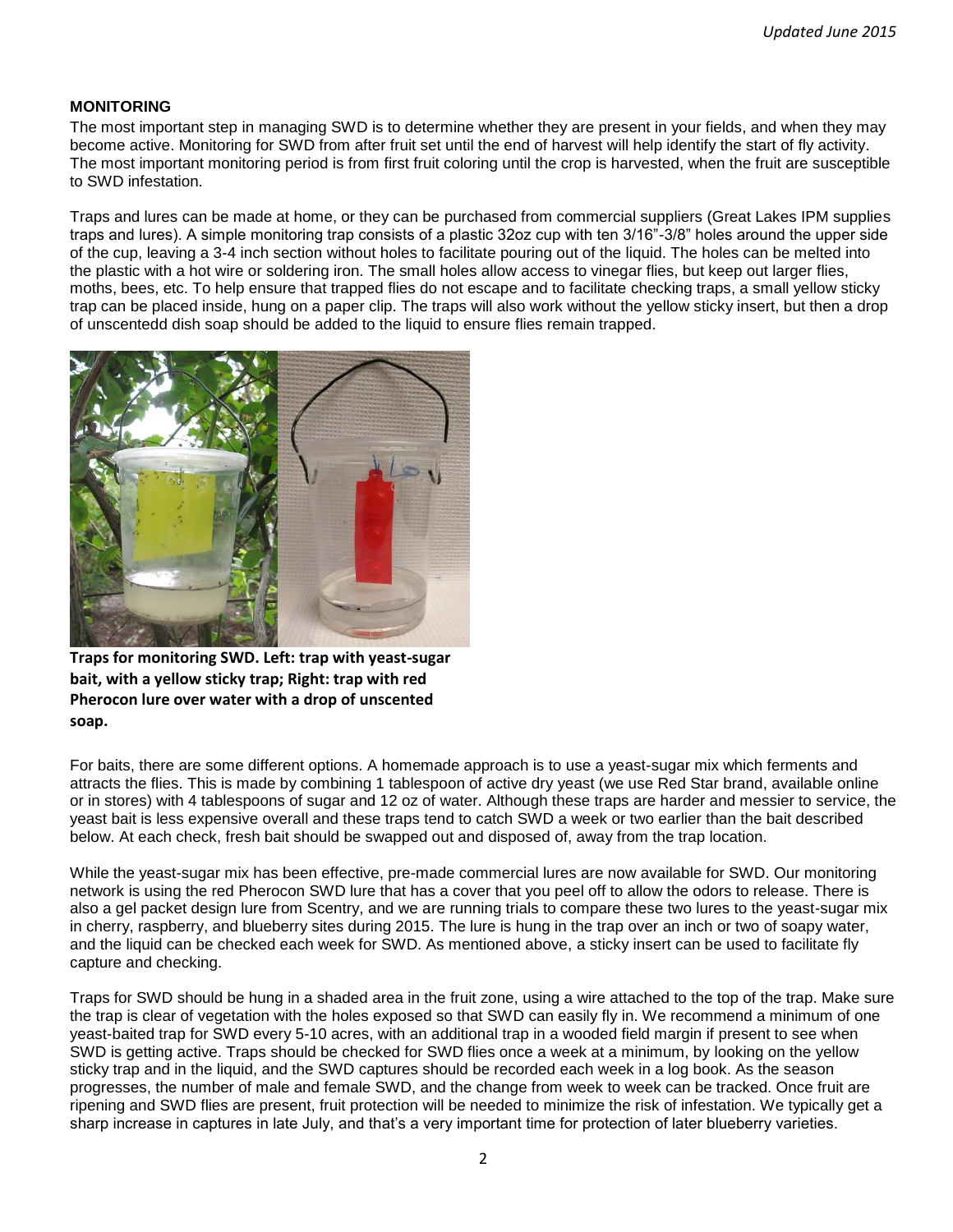#### **SWD IDENTIFICATION**

Vinegar flies are small (2-3 mm) with rounded abdomens. Traps catch both male and female SWD flies, and native species of vinegar flies. This means that SWD need to be distinguished from the others when checking the traps. Identification of SWD flies becomes easier with practice, especially when using a hand lens or microscope. Some native flies have dark patches on the wings, but will not have the distinctive dark dot that is present on the wings of SWD males, so it is impoerant to be able to separate SWD from the look-alikes.



**L-R: a female SWD with the ovipositor highlighted; a 'look-alike' Drosophila fly; and a male SWD.** 

Male SWD have a distinctive spot on each wing (right panel photo). In contrast, female SWD (left panel) do not have dots on the wing, so their ovipositor needs to be examined closely in search of its serrated characteristics. Use a 30X magnification hand lens or microscope to detect the distinctive saw-toothed ovipositor on female SWD. This is challenging to detect, so we recommend that people familiarize themselves with the distinctive features for identifying SWD. The photos here show a female SWD next to a female of another species. Note the ovipositor marked with a green oval.

A photographic guide to identifying SWD is provided at the MSU SWD website [\(www.ipm.msu.edu/swd.htm\)](http://www.ipm.msu.edu/swd.htm). If a trap catches flies matching these descriptions, but you are unsure of their identification, contact your local MSU Extension office or a trained scout or crop consultant for assistance.

If local assistance is not available, we encourage people to place flies into a container that will prevent them being squashed, and send them for identification to: Howard Russell, SWD Monitoring, Diagnostic Services, 101 CIPS, 578 Wilson Road, Michigan State University, East Lansing, MI 48824-1311. *Include the location and date of collection along with your contact information.*

Further aid with identification can be gained from the online key provided by Oregon Department of Agriculture at swd.hort.oregonstate.edu/files/webfm/editor/ID\_D\_suzukii\_060210\_sm.pdf

#### **SAMPLING FRUIT FOR SWD LARVAE**

If fruit are suspected of being infested by SWD, larvae can be sampled using a fruit dunk flotation method. Either collect a standard sample of fruit, or only suspicious (oviposition scars and soft spots) fruits. If you are sampling in fields, place fruit in a plastic "ziplock" bag and crush lightly to break the skin. Add a salt solution (1 cup salt per gallon of water). Leave the fruit in the mixture for 15 minutes, then check it. Drosophila larvae will float in the liquid making them easier to see, plus they should be visible as small white larvae against the blue colored liquid. Detection of small larvae may require the use of a hand lens, and this works well with a light behind the bag to shine through onto the larvae. If this is being done indoors, place suspect berries on a tray and pour the salt solution over the lightly crushed fruit. Observe the fruit after an hour to see if larvae are present. Note that this method doesn't allow for differentiating between SWD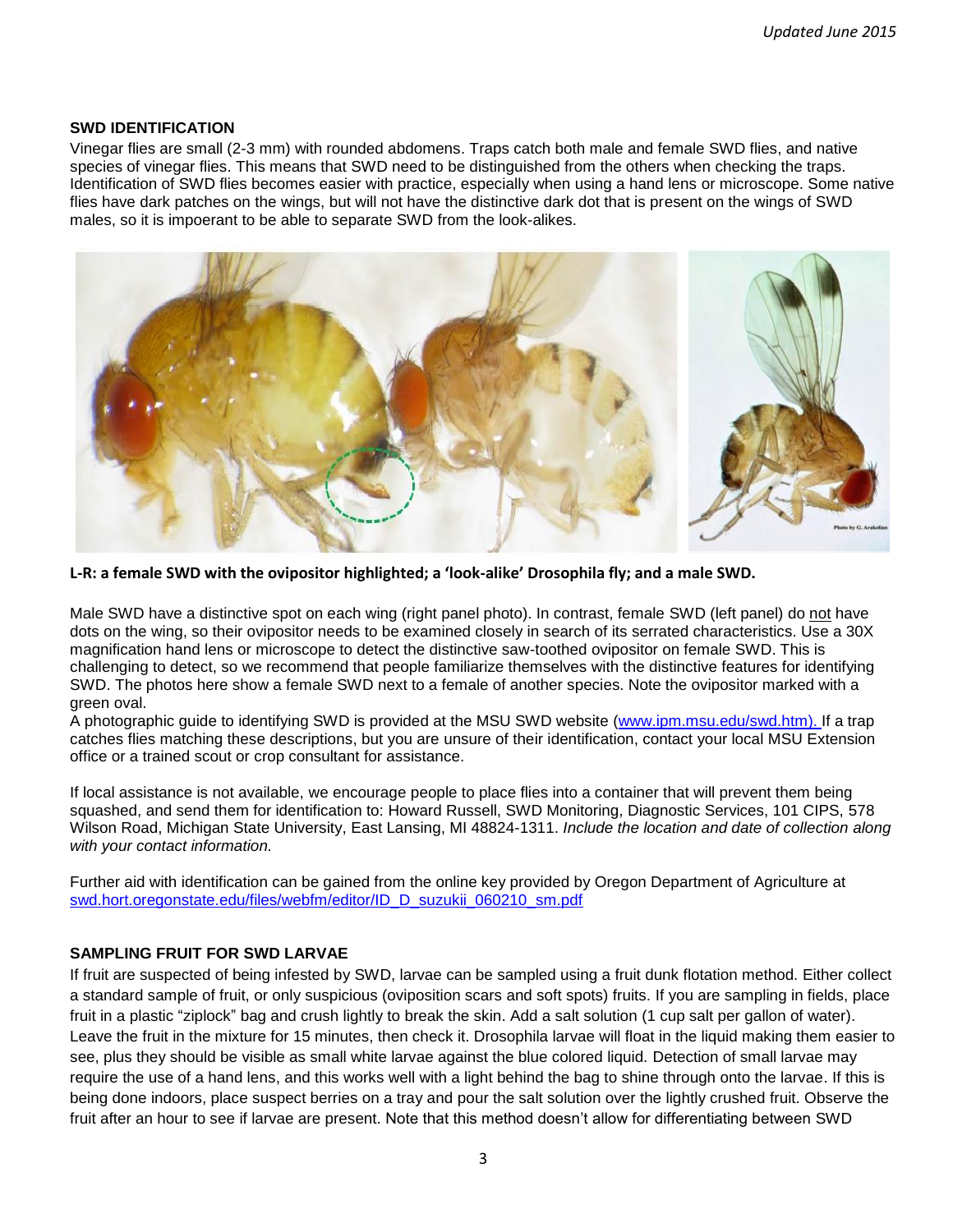larvae and other similar species. The only way to be sure larvae in the fruit are SWD is to rear them until they are adult flies.

A practical way to do fruit extraction for detecting drosophila larvae is to mix a large jug of the salt solution to keep on hand, in a truck or back at the barn. Then take fruit samples into ziplock bags marked with the date and field. Once samples are taken, lightly crush the berries and add the solution. Hold the samples up to the light to look for larvae, after at least 30 minutes exposure to the salt solution. Use of warm/hot water is expected to speed up this process.





**SWD larvae emerged from fruit and floating in a strong salt solution**

**Relative size of blueberry maggot larva (top) and SWD larva (botatom).**

Berries can also be sampled using the standard boil test used by processors for blueberry maggot detection. To do this, cover a sample of berries with water and boil for one minute then pour the fruit and liquid onto a mesh-covered frame over a tray and mash the fruit with the back of a spoon. Lightly wash through with water and look in the tray for larvae. This method works very well for detecting SWD larvae, which are smaller than blueberry maggot (see photo). It should be noted that young blueberry maggot larvae are difficult to distinguish from SWD larvae, but specimens can be separated based on their shape, and the structure of the larva from features visible under a microscope. Although the boil test is used as a standard sampling method for checking fruit by processors, it would be better to detect any potential infestation in the field and control it before any infestation reaches the processor.

## **SWD CONTROL OPTIONS**

*Given the potential for rapid population increase by SWD, active management through monitoring of flies and fruit infestation is needed until the end of harvest. This will allow rapid response to detections of SWD.*

*Registrations and recommendations change, so keep informed through our website, your local Extension educator, and the MSUExtension News for Agriculture [\(www.msue.anr.msu.edu/topic/info/fruit\)](http://www.msue.anr.msu.edu/topic/info/fruit).*

There is no economic threshold for SWD, so we are currently recommending a conservative approach in which fly capture on your farm triggers protection of fields if berries are at a susceptible stage. If fruit are ripening or ripe and SWD flies are trapped, growers should: 1) Continue monitoring to assess fly distribution; 2) Implement cultural controls where possible; 3) Protect fruit through to harvest using registered insecticides; 4) Consider post-harvest controls including temperature treatment and soft-sorting machinery.

Female SWD are able to lay eggs into blueberries from the time of first coloring through harvest. This period is the window of susceptibility to SWD and when management action should be focused. If drosophila larvae are found, the available management options and best strategies will depend on the scale of infestation, whether the field is certified organic or not, and the timing relative to harvest date.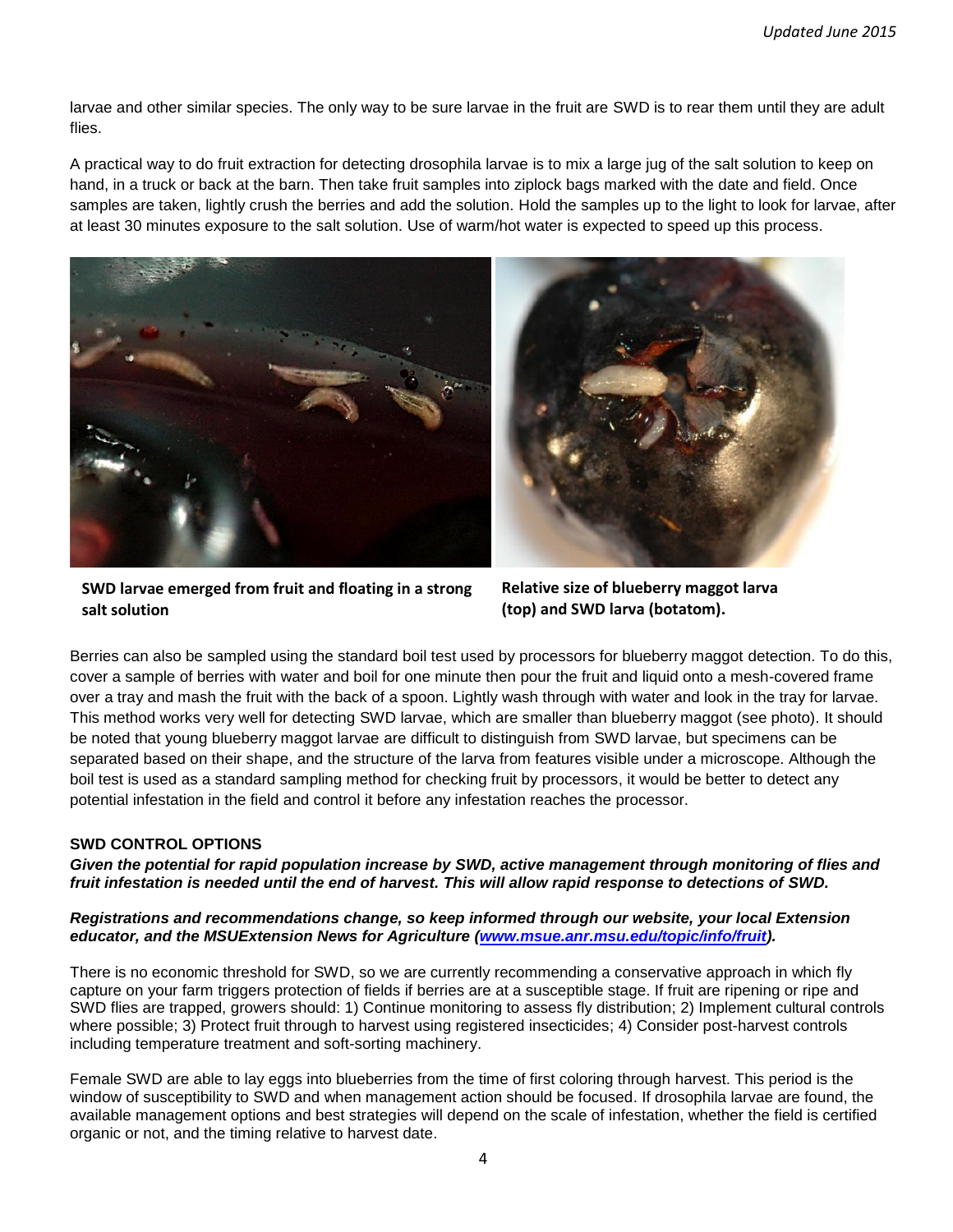Laboratory tests have shown little evidence of highbush blueberry varieties being more or less susceptible to infestation. But, because SWD populations tend to increase in the later part of the summer, we expect late-harvested cultivars to experience higher pressure from SWD than those that are harvested early. For example, in our limited experience, Weymouth, Duke, and early Bluecrop experience less SWD pressure in Michigan than do Elliott, Liberty, and other later cultivars.

#### **Cultural controls**

Cultural controls can help reduce reproduction and survival of flies and should be included in the overall plan for SWD management.

Cultural controls include scheduling **timely harvests** and removing over-ripe fruit from fields and then disposing of them properly, to minimize host plant resources for SWD. In small fields this may be done by hand, but that is impractical in large farms.

**Removing wild host plants** that can harbor SWD such as wild grape, pokeberry, honeysuckle, nightshade, dogwood, spicebush, autumn olive, raspberry, blackberry, etc. near crop fields is another potential strategy, but again this approach has not been tested in our region. From our recent observations, presence of honeysuckle near fields is a predictor of more activity from SWD. A list of recorded non-crop host plants is posted online at <http://www.ipm.msu.edu/uploads/files/SWD/em9113.pdf>

We have also observed higher catches in traps adjacent to fields where they remain wet longer, or adjacent to creeks. **Improved drainage**, fixing irrigation leaks, and understanding this as a potential hot-spot can all aid in SWD management.

Some post-harvest processing approaches may also reduce infestation of SWD in fruit. Hydrocooling can quickly drop the temperature of berries which can help reduce the development of SWD (see below), and berries that have been softened by SWD infestation are likely to be removed by soft sorters.

If infested fruit is removed during processing, or if loads are rejected by a processor, there may be a need to dispose of large volumes of fruit that is infested. Solarization can also kill SWD by over-heating the flies. If infested berries are found either in the field or at the processor, there are some strategies for killing SWD before they complete development and emerge to continue infesting fields. Research in Oregon has shown that bagging fruit inside clear or black plastic bags works well to prevent fly escape, and placing these in the sun will kill SWD. If there is a large pile of fruit, these can also be solarized in which 1-2 ml clear plastic sheeting is placed over the fruit in a sunny location and sealed well around the edge using soil.

**Burying infested fruit** may not be completely effective if flies survive in the cool soil and emerge, although a recent study in New Jersey indicates burial in 30 cm depth sand completely prevented emergence.

Cold temperatures also have a significant effect on SWD. **Freezing** berries will kill the larvae and pupae, and this approach works for processing berries. For fresh market berries, **refrigeration** will stop further development of larvae, and may kill them after long periods of refrigeration. For example, in recent studies in North Carolina, holding blueberries at 35 °F for 3 days led to 100% mortality of eggs in berries, and killed 85, 85, and 74% of the first, second, and third instar SWD larvae, respectively. **Keeping berries cool during the supply chain from field to processor to market to customer will also minimize the chance that larvae will develop in berries.** Encourage consumers to keep their berries in the fridge.

#### **Chemical controls**

Michigan blueberry growers already use IPM programs to manage insect pests (such as the blueberry maggot fly) during the summer months. Berry protection against SWD is needed from when the berries start coloring until the end of harvest, for each field. This means that the period for protection is earlier for a Duke field than for an Elliott field, and the timing of protection should adjust accordingly.

Many of the insecticides that are effective against spotted wing Drosophila will provide good protection against blueberry maggot, including the pyrethroid, organophosphate, diamide, and spinosyn chemical classes especially if they are applied on a weekly schedule. It is important to realize that whereas blueberry maggot has only one generation a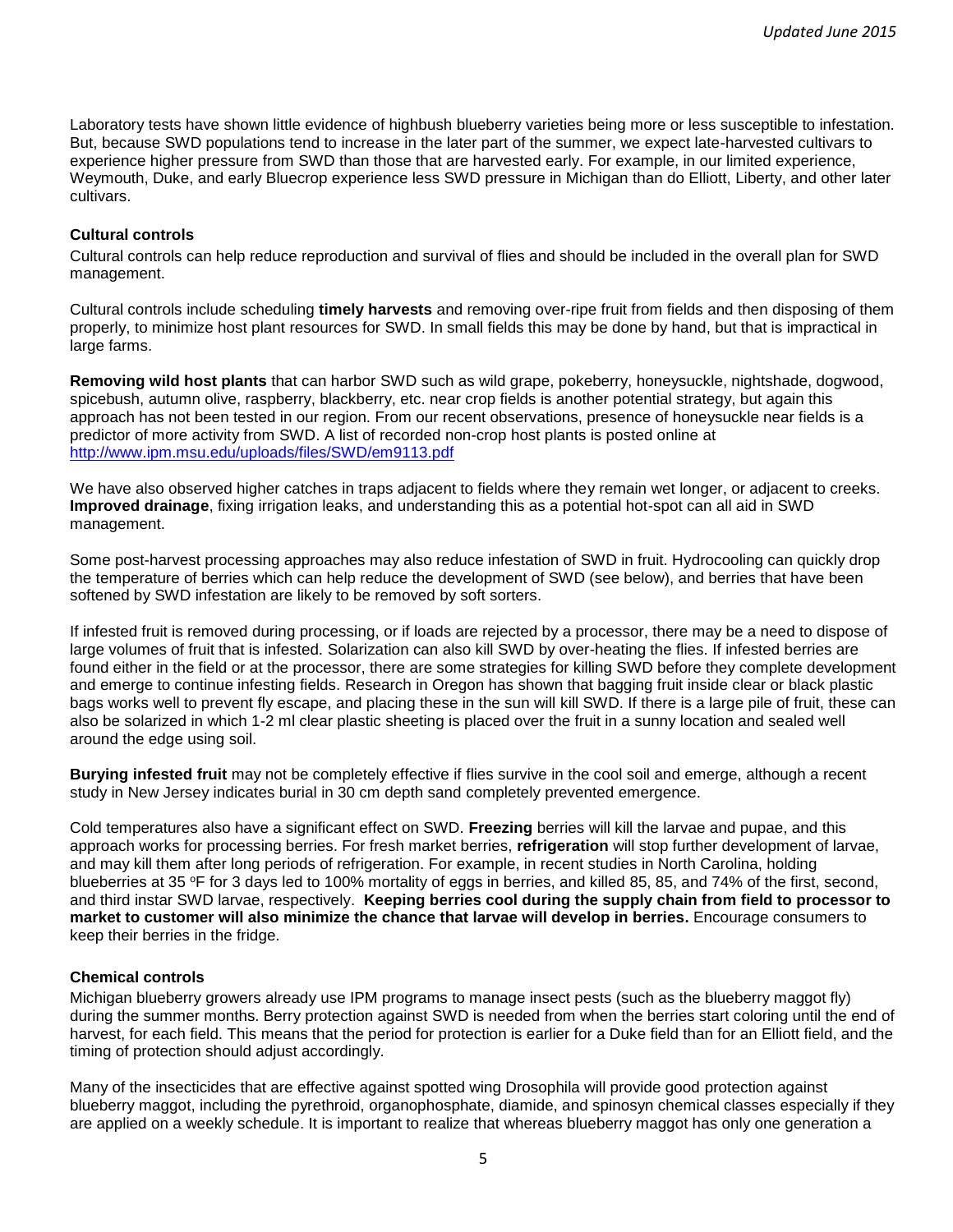year and takes a week from emergence to egg-laying, SWD females can start laying eggs one day after emergence. SWD will complete 5-6 generations under typical Michigan conditions and there will be continuous activity once the flies become active. These aspects of the pest biology mean that if SWD flies are active and fruit is ripe, spray intervals need to be tightened from a typical 2 week interval to a 7 day interval. Sprayers should be calibrated to provide thorough coverage of fruit, especially in the center of the bush where the flies like to hide in the shade. This is likely to require spray volumes at or above 30 gallons of water per acre, depending on the sprayer. Applications that attempt to cover several rows at a time are unlikely to achieve sufficient coverage of berries on all the rows. Coverage is also greatly improved by pruning – fields with well pruned bushes have experienced less SWD pest pressure than those with large, dense bushes.

A number of registered conventional insecticides have shown to be effective against SWD in recent MSU trials. Insecticides with fast knockdown activity have performed well at protecting berries from SWD. These include Imidan and Malathion (\*see note below) which are organophosphate insecticides; the carbamate Lannate; the pyrethroids Danitol, Mustang Max; and the spinosyns Delegate and Entrust (organic). The diamide insecticide Exirel is also highly effective. Neonicotinoids such as Provado and Actara are considered weakly active on SWD flies and are not recommended for control. While there is some potential for post-infestation control of small eggs and larvae by the neonicotinoid insecticide Assail, this still has limited contact activity on SWD flies so we would presently only recommend Assail if there is also a need for aphid/blueberry maggot control. It will provide excellent aphid control, and will protect berries against blueberry maggot, and has some activity on SWD.

Malathion 8F produced by Gowan Company has a 24c Special Local Needs label for use in Michigan blueberries, allowing the use of up to 2.5 pints per acre rate against SWD. There is a seasonal limit of 2 sprays, and there is a retreatment interval restriction of 7 days. This has a 1 day PHI. Other Malathion products can be used only at the rates listed on their label. However, our MSU research indicates that the full 2.5 pint rate of the 8F formulation will be needed for getting residual control against SWD. The duration of this residual control is also limited, and drops off after 5 days. For 2015, there is also a section 24c label for Fyfanon, a ULV formulation of malathion that can only be apoplied by air, is registered at 10 fl oz./acre, and can be applied 5 timers per season. It has a 10 day minimum application interval, and a 1 day pre-harvest interval, with a 12 hour re-entry interval.

Exirel has also been registered for use in blueberry against SWD, at 13.5 oz/acre. This has shown excellent control against SWD in our trials, and as a diamide insecticide it provides an additional mode of action, useful in resistance management.

Organic growers can use Entrust at 2 oz/acre to protect fruit in the pre-harvest period, and this must be rotated after two applications with another insecticide to reduce the chance of resistance developing. Note also that Entrust has a 9 oz/acre seasonal limit (see below for more details). Grandevo is a newer insecticide in this market that is a biological pesticide and is registered for use in blueberry, with a 2ee label for use against SWD. Our limited trials on this product indicate that a 3 lb/acre rate is needed for high levels of control.

The table at the end of this guide provides a list of insecticides registered for use in blueberries that have high activity against SWD. Selection of insecticides for SWD control should take into account the other pests present, harvest date, re-entry restrictions, and potential impacts on existing IPM programs. Most of these insecticides are also active on blueberry maggot and most will have some activity on Japanese beetles that may be active at the same time of the season. Always follow the specific label restrictions for blueberry. The level of control achieved will depend on the SWD population, timeliness of application, coverage of fruit, and product effectiveness.

When selecting an insecticide for SWD control in blueberry, consider the efficacy, chemical class, and PHI. With more frequent spraying, it is also important to understand the seasonal limits for each product and the minimum time between sprays. Those are also listed in the large table below. If you are exporting fruit, also check carefully on the MRL restrictions for the destination country. See the label for restrictions on distance to surface water and safety to pollinators and other beneficial arthropods.

For resitance management, rotate classes of insecticides to delay development of insecticide resistance. The large table at the end of this document has a column titled "Class" that shows the groups of insecticides to rotate between. This is especially critical in organic production where there are fewer classes of insecticide registered for use against SWD.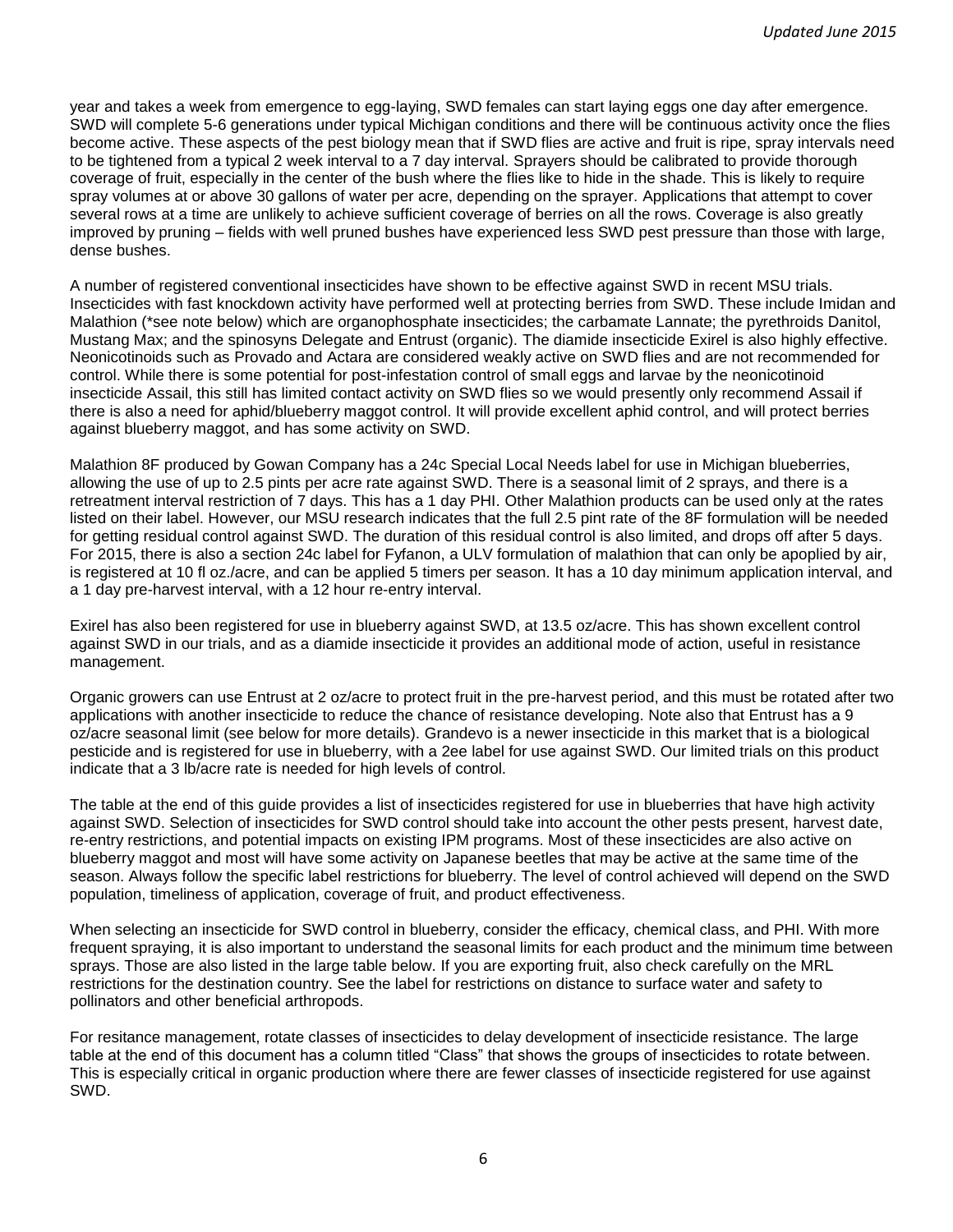#### **Organic blueberry options**

Organic fruit growers should be aware that the insecticidal control tools available to them are less effective than conventional insecticides against SWD, and will require more timely application. However, experience in the west coast states and in Michigan indicate that SWD can be controlled in organic production through more intensive monitoring, timely application if flies are detected, and shorter intervals between sprays. Where possible to implement, cultural controls are also extremely important to help reduce the overall population level. This includes pruning to open the canopy and improve coverage, making sure fruit are cooled quickly after harvest, and timely harvest.

Organic insecticide options are limited but Entrust and Grandevo are the most effective options for SWD control in organic production. Entrust is limited to three applications in a 30 day period followed by 30 days without any Entrust application, and there is a 9 oz/acre seasonal maximum. There is a 2ee Entrust label for suppression of SWD, with a 2 oz/acre rate listed. We are recommending the 2 oz/acre rate of Entrust. Rotate Entrust with Grandevo to achieve some resistance management. Grandevo is recommended at 3 lb/acre with a non-ionic surfactant and with sufficient water for excellent bush coverage.

### **Rainfall and control of SWD**

MSU studies have shown that rainfall can compromise the efficacy of insecticides for SWD protection. Research on the rainfastness of insecticides on blueberries have been used to develop this table that helps to determine when the residues decline below a level that will provide control. Imidan, Mustang Maxx, and Lannate are the three products that have been tested and show some activity through rainfall, but only if application has been made relatively recently (the last 1-3 days). We expect that the pyrethroid clas of insecticides will perform similar to Mustang Max, providing a few more options. Use the chart below to help guide selection of insecticides when rain is in the forecast.

| Blueberry insecticide precipitation wash-off re-application decision chart - spotted wing Drosophila |                       |              |                       |              |                         |              |  |  |  |
|------------------------------------------------------------------------------------------------------|-----------------------|--------------|-----------------------|--------------|-------------------------|--------------|--|--|--|
| <b>Insecticides</b>                                                                                  | Rainfall = $0.5$ inch |              | Rainfall = $1.0$ inch |              | Rainfall = $2.0$ inches |              |  |  |  |
|                                                                                                      | *1 day                | *7 days      | *1 day                | *7 days      | *1 day                  | *7 days      |  |  |  |
| Imidan                                                                                               | OK.                   | Insufficient | OK                    | Insufficient | Insufficient            | Insufficient |  |  |  |
| <b>Mustang Maxx</b>                                                                                  | OK                    | Insufficient | OK                    | Insufficient | Insufficient            | Insufficient |  |  |  |
| Lannate                                                                                              | OK                    | Insufficient | OK                    | Insufficient | Insufficient            | Insufficient |  |  |  |
| Malathion                                                                                            | Insufficient          | Insufficient | Insufficient          | Insufficient | Insufficient            | Insufficient |  |  |  |
| Delegate                                                                                             | Insufficient          | Insufficient | Insufficient          | Insufficient | Insufficient            | Insufficient |  |  |  |
| Assail                                                                                               | Insufficient          | Insufficient | Insufficient          | Insufficient | Insufficient            | Insufficient |  |  |  |

**\* Number of days after insecticide application that the precipitation event occurred.**

**Insufficient = Insufficient insecticide residue remains to provide significant activity on the target pest, and thus reapplication is recommended.**

**OK = Sufficient insecticide residue remaining to provide significant activity on the target pest, although residual activity may be reduced.**

## **INTEGRATED CONTROL OF SWD**

Given the zero tolerance for larvae in fruit, it is important that growers and processors bring multiple approaches to bear on this pest, to increase the likelihood that fruit are free of contamination. This currently involves combining cultural controls including fly and larva monitoring, chemical control, and fly and larva monitoring. In combination, these can help growers and processors meet the market demands.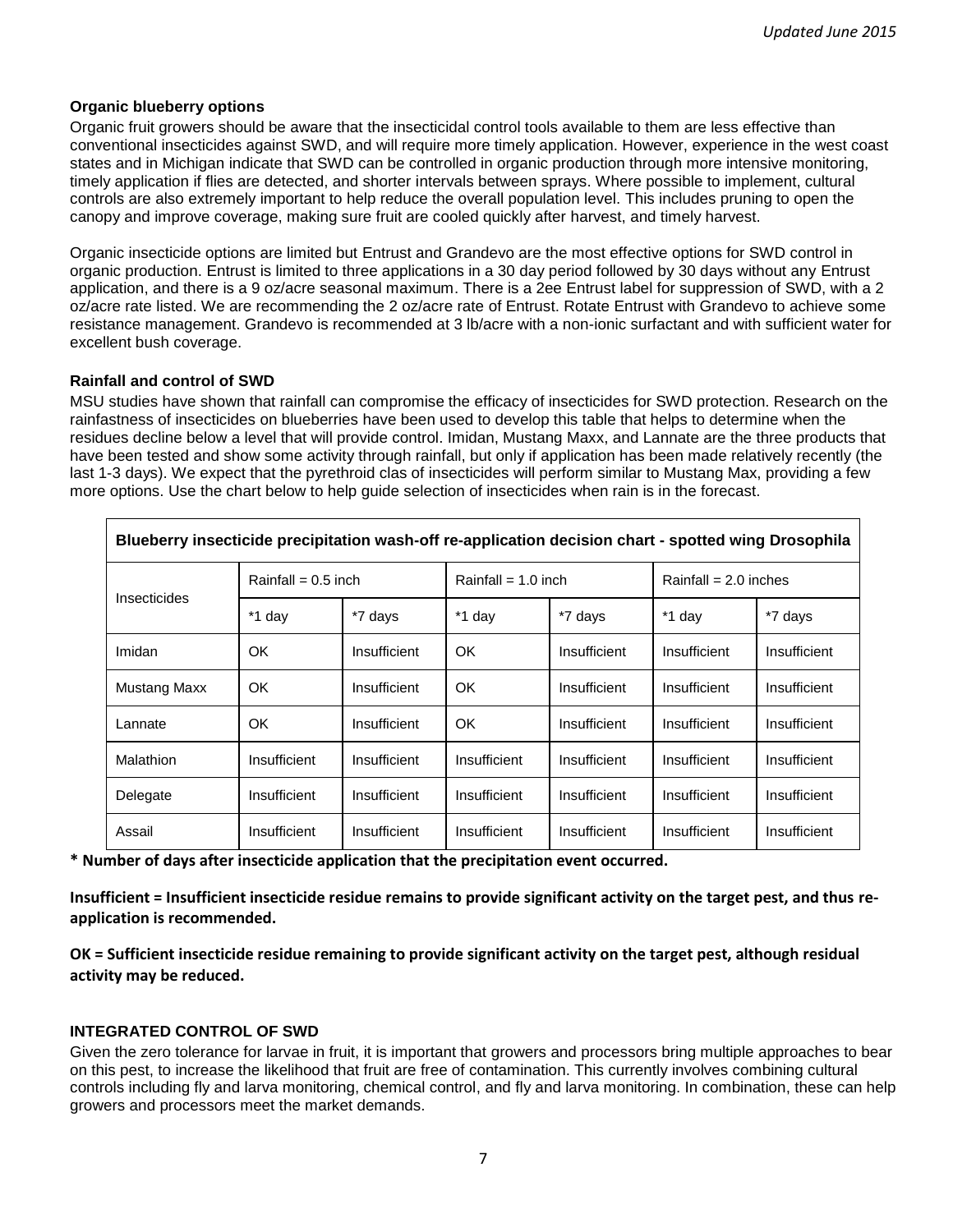## **FOLLOW FUTURE DEVELOPMENTS**

Spotted wing drosophila is a new pest to North America and we have limited experience with it in Michigan. There is active research and monitoring underway to minimize its impact on fruit production. As new information is available, this will be posted online at [www.ipm.msu.edu/SWD.htm](http://www.ipm.msu.edu/SWD.htm) and will be distributed to fruit growers via MSU Extension programs.

If new supplemental labels are developed allowing expanded uses for SWD control, those can be found at [www.cdms.net](http://www.cdms.net/)